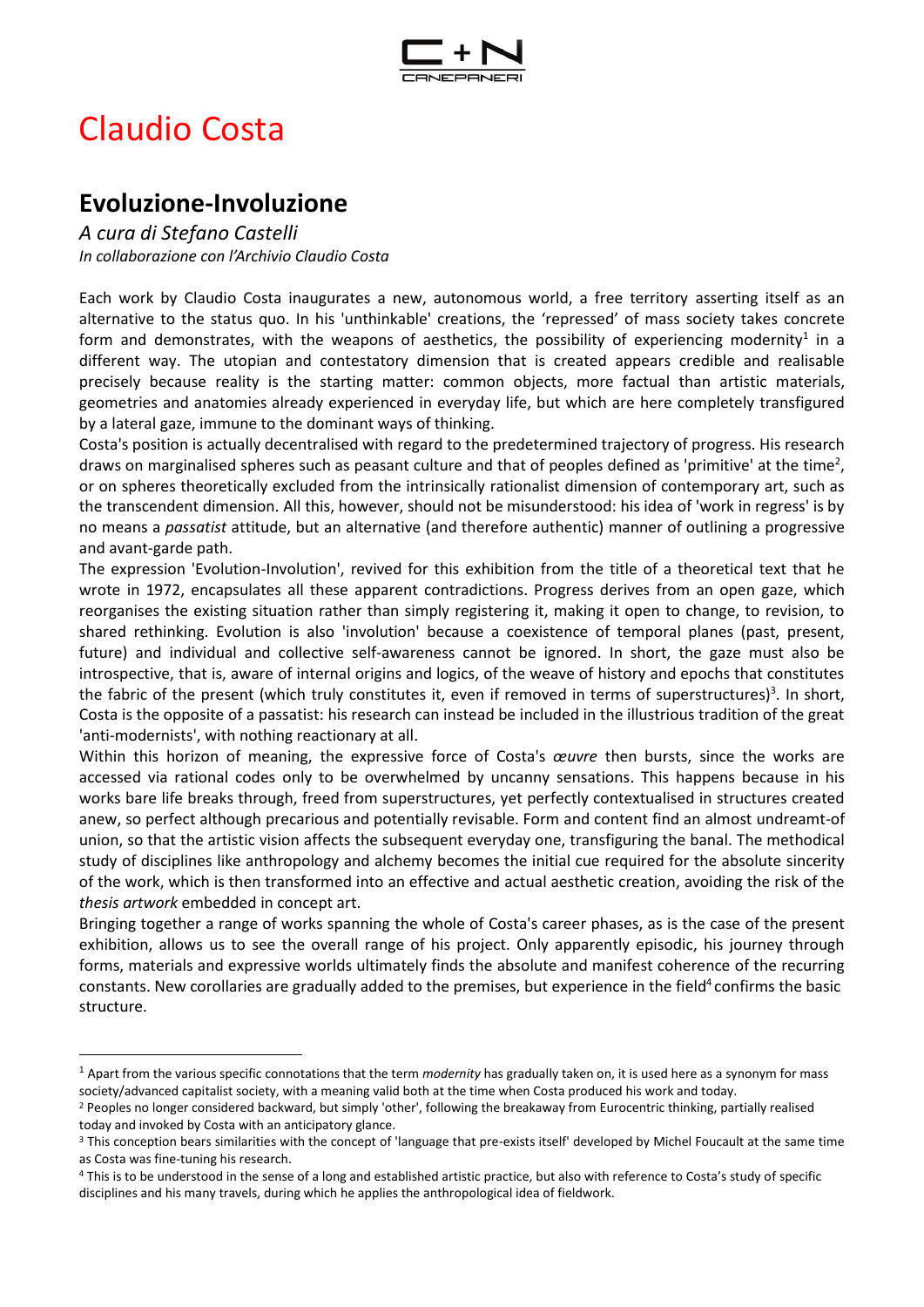

The works of the early years tend towards an absolute revolution of artistic canons, without, however, running into discourses that are merely meta-artistic. With *Spine* (Thorns) of 1968, the idea of sculpture is undermined at the base, in an even more radical way than in contemporary experiences<sup>5</sup>. The weight of the slate becomes volatile thanks to the aerial placement. The object is imposing but completely antimonumental, provisional and contingent. The work is both territorial, due to the presence of a mineral  $\mathop{\mathsf{connected}}$  to material culture $^6$ , and 'absolute' on a conceptual level.

An experimentation area, considerably similar for many reasons, can then be found in *Tela acida* (Acid Canvas) and *Colla di pesce* (Isinglass), both from 1970. The canvas, a symbol of painting by itself, is "mistreated" with extra-artistic materials like acid and isinglass, yet exalted because it is turned into an organic, living object. Specifically in the former work, the acidification of the canvas and even more that of copper plates, effectively introduces the transmutation-of-materials concept that will be decisive in all subsequent periods<sup>7</sup>.

With *Il meno per dividere il più il più per dividere il meno* (The Less to Split the More the More to Split the Less, 1977) we enter the realm of Costa's best-known style, with its works in showcase that look like ethnographic museum exhibits for an instant and then unleash their free associations of elements, references and origins. Peasant culture, mass culture and tribal cultures collide in the assemblages of this time to give rise to a free treatment on the concept of Human and to reflect on alternative destinies to those massified society was moving towards with great strides.

Incidentally, the presence in the exhibition of *Il meno per dividere il più il più per dividere il meno* aims to represent a period of fundamental importance: the idea of the "availability of the finds" manifested in these works found a seal at the time in the creation of the Museum of Active Anthropology in Monteghirfo, in 1975: it was a question of ideally opening up the cultural heritage studied, collected by the artist, to the community instead of maintaining a memory only - and at the same time the artist's creative process was made open, available and democratic too. The crates of the *Resurrected Anthropology* realised in 1977 then constituted a further seal of Costa's anthropological/paleontological period, symbolically validating the artefacts he used, through the operation of burial and discovery.

By contrast, the works from the 1980s selected for the exhibition testify to the irruption of new themes and areas of reflection, which are grafted onto the previous ones without contradicting them: the study of alchemy not as an esoteric discipline but as a cue for an anti-materialist transformation, a 'return to painting' even if partial and *sui generis*, the interest toward African culture, that we find expressed in the exhibition in an almost always indirect but nevertheless clearly perceptible way, the symbolic and formal reflection on the human brain - the seat of rationality but also a numinous element of illuminations, drives, connections and coincidences.

This latter theme is perfectly visualised by the *Untitled* from the 1980s, where the figure of the human brain is multiplied in different, either more or less mediated forms - here, too, the formal completeness of the work precisely derives from its precariousness, in particular from its entirely 'occasional' yet perfect wooden support.

The *Macchina alchemica* (Alchemical Machine) of 1985 is then an excellent example of how Costa's aesthetic 'incorrectness', by stopping a moment before the overflow, achieves results of extraordinary and paradoxical exactitude. And this work also demonstrates how the 'return to painting' that even Costa has pursued is once again alien to any dominant trend: tar and wood used to delineate the figure result in a concrete presence that is both perturbing and parodistic, a being in whose presence one finds oneself surprised and questioned,

<sup>5</sup> For comparison, one can think of a landmark exhibition such as *When attitudes become form* (Kunsthalle Bern, 1969, curated by Harald Szeemann) - but Costa goes even further in his deconstruction operation.

 $6$  And it cannot be overlooked that slate is a material that characterises Liguria. Another point to emphasise is how the use of materials linked to the concrete experience of individuals is an element he shares with Arte Povera, as well as the fact that he uses chemical transformations to evoke a transmutation of the way of thinking and living. But the affinities with Arte Povera stop there, Costa is only tangentially linked to it.

<sup>7</sup> In his retrospective text *millenovecentosessantotto millenovecentosettantotto (indicazioni su una metodologia di lavoro)* it is Costa himself who speaks, with regard to the use of acids in the early 1970s, of "a sort of alchemy of the profound transformation of certain materials". The text is contained in Claudio Costa, *Materiale e metamorfico - Sintomatologie sul work in regress*, Unimedia, Genoa, 1979.